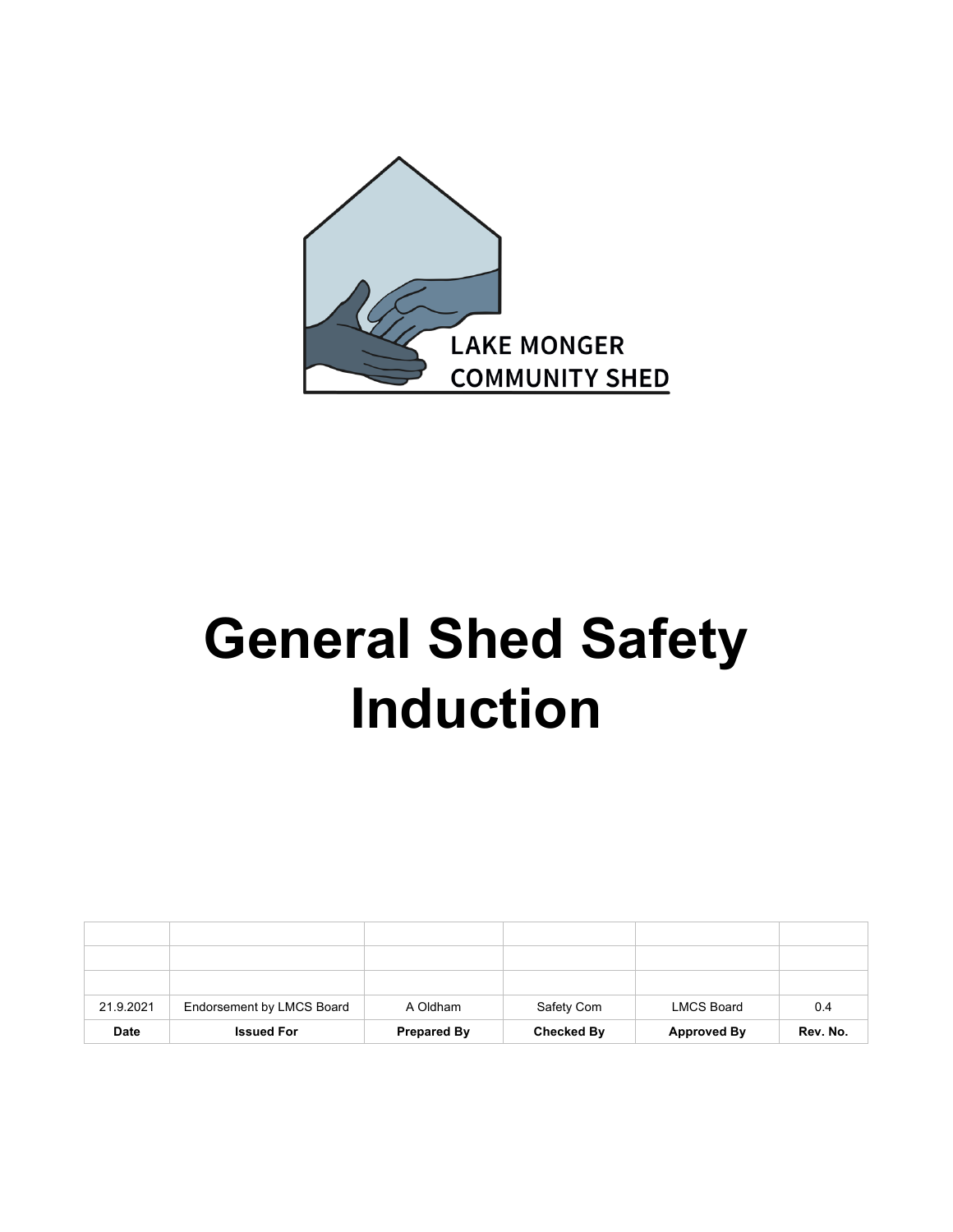

# **GENERAL SHED SAFETY INDUCTION**

### **INTRODUCTION**

Welcome to the Lake Monger Community Shed (the Shed). We trust that you find the Shed journey rewarding and enjoy the camaraderie/fellowship opportunities in meeting other members. Members should interact with each other in accordance with the Shed values of care, dignity and mutual respect.

Members come to the Shed with a diverse range of existing skills and knowledge and for all sorts of different reasons. It is therefore important that members become familiar with and complete the Shed Induction Program which is designed to keep you safe and described in this document.

#### **About the Shed**

The Lake Monger Community Shed provides a local, informal location where residents of the community can spend time engaged in manual crafts or just a place to be socially active and form friendships. Members are encouraged to read information about the Shed on our webpage **- lakemongershed.org.au**

This General Induction is the first of the procedures that form part of the LMCS Safety Management Plan. At the completion of this induction there will be an opportunity for questions after which you will be asked to acknowledge and agree to the procedures laid out in the document. Then your name badge will be marked with a green mark – to acknowledge you have completed the General Induction.

### **Communication with Members**

The Management Committee will communicate with members on a regular basis to keep them informed of news, Shed developments, details of events and special projects. The principal means of communication will be by:

- Email
- Monthly members meetings at Lake Monger Recreation Club
- Shed toolbox and safety briefings as required in the Shed
- Regular and adhoc social events
- The LMCS website **lakemongershed.org.au or LMCS.org.au**

#### **Key Personnel**

A list is displayed in the front office detailing:

- Committee members
- Shed Supervisors
- **Safety Committee**
- **First Aiders**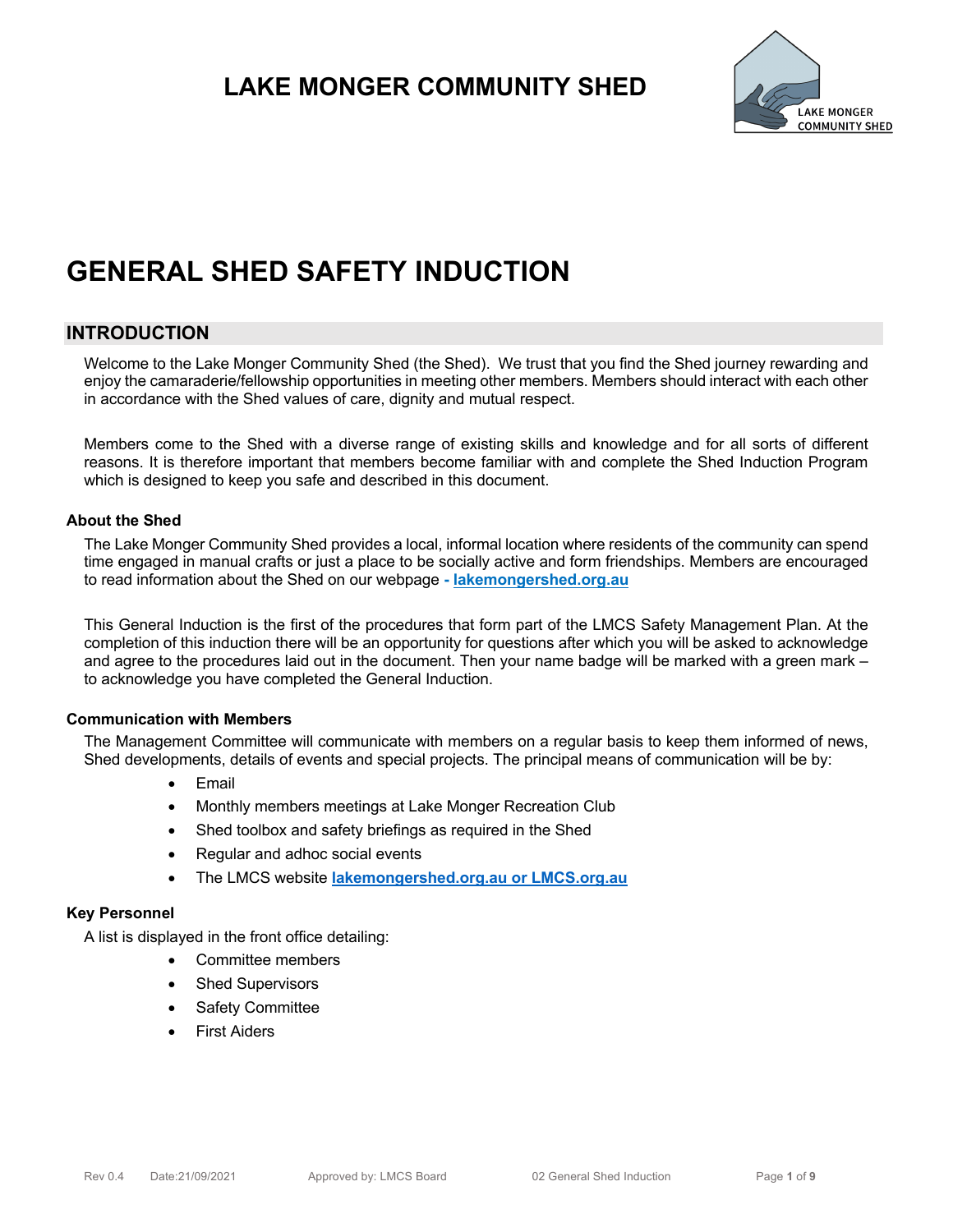

### **ACCESS TO THE SHED**

The Shed will be open for designated sessions which are published on the website: *lakemongershed.org.au/opening-times*

The intention is to open as often as possible but initially will be for three days during the week and Saturday mornings. With approval from the Management Committee, after hours Shed operations may be available for selected work but only if a Shed Supervisor is present. The Shed will **NOT** be open at any stage (for operations) without a Shed Supervisor being present.

#### **Sign-In and Name Tags**

For each visit to the Shed, you will be required to sign in and sign out in the attendance book kept by the front door. This is a requirement of our insurance policy. Name tags for all members will be available on the tag board adjacent to the front door. Please always wear your tag in the Shed. Your name tag will display a colour coding system denoting for which machines you have successfully completed safety training. For your own safety and to comply with our Shed insurance, you will not be permitted to use machinery for which you have yet to be trained.

#### **COVID 19 Sign-in procedure**

*In addition to the LMCS sign-in*, when Covid requirements dictate:

- Use the Safe WA COVID19 app to scan the QR code.
- If you do not have the QR app, then you **must** sign the COVID19 register.

#### **Visitors and Children**

Visitors are welcome but must be always accompanied by a member who will be responsible for their safety whilst in the Shed. Visitors must also sign in and out, be briefed on Shed safety requirements and wear appropriate PPE where necessary.

If you bring children (visitor) into the shed that are under 18 years you will need the approval of the Shed Supervisor, and you need to supervise them at all times. It is your responsibility to keep them safe.

#### **Parking**

Parking is available in the car park in front of the shed.

### **OPERATIONS AT THE SHED**

#### **Type of Projects**

There are three types of projects that may be carried out in the shed:

- Personal projects where the member carries out their project using shed facilities
- Community projects where the Shed is requested to provide a service to a community group. The Management Team will decide which projects shall be carried out by the Shed and the associated financial arrangements for provision of materials
- Fund raising projects where items are made for sale by the Shed

The shed must be financially self-sufficient so members are encouraged to contribute their efforts to fund-raising projects.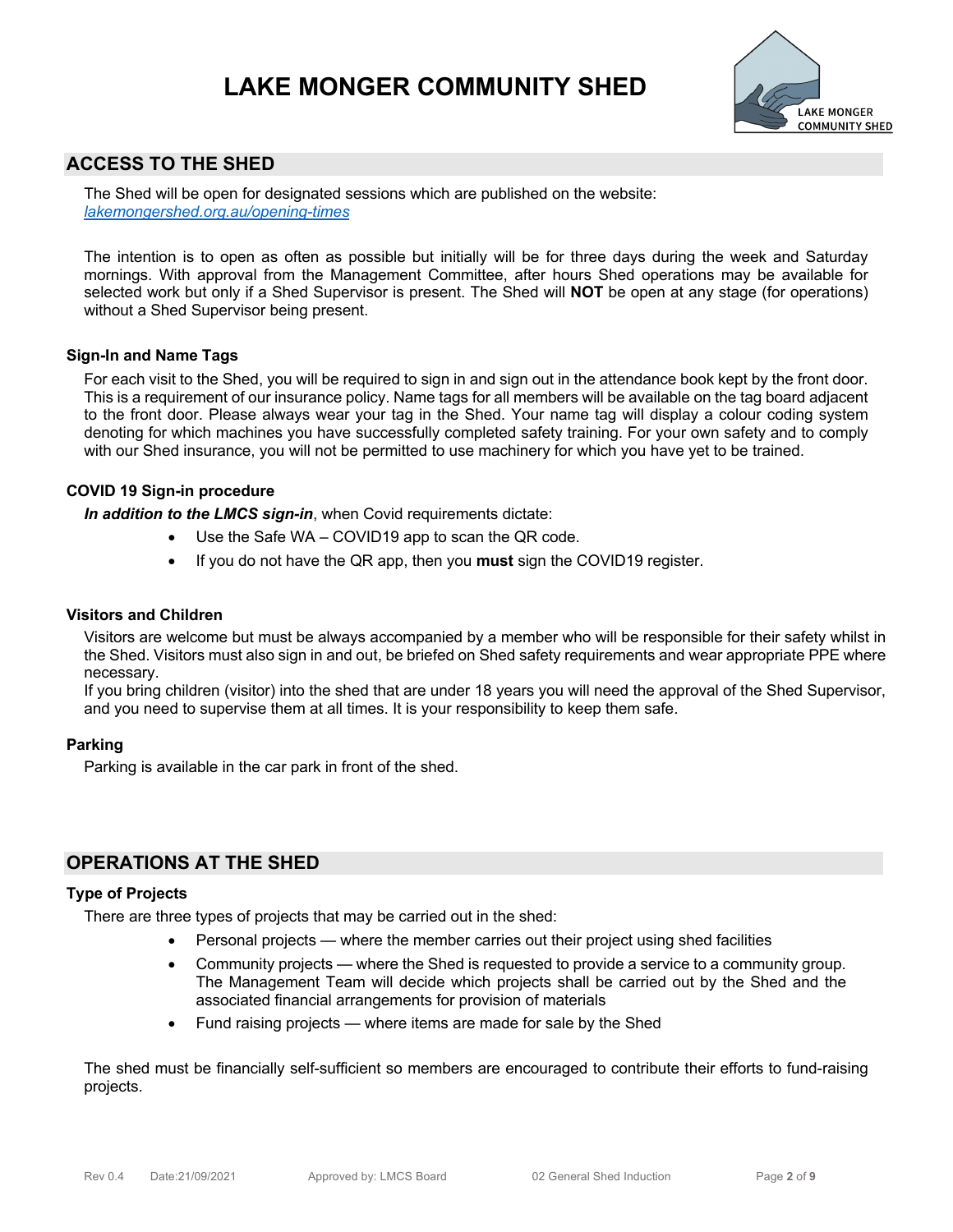

If your personal project is large and if it will take up a lot of machine time, you will need to liaise with the Shed Supervisor, so everyone gets fair access to the machines.

#### **Materials**

- In general members will provide their own materials for their personal projects
- Materials acquired by the Shed may be used on personal projects if the material is not reserved for a Community and/or Fund-Raising Project (A cost may apply)
- Before any reclaimed wood brought into the shed is offered to a woodworking machine, all foreign material such as metal, embedded nails, stone, dirt or paint must be removed. A metal detector will be provided for locating screws and nails. Paint must be removed using a hand planer or scraper, and
- Any metal detector testing on reclaimed wood is to be witnessed by the Shed Supervisor

#### **Storage of Personal Project Materials and Work In-Progress**

Materials for work in progress should be labelled with a project storage tag and stored away from workbenches in allocated storage racks.

Members work in-progress projects can be stored in designated areas for a maximum of 2 weeks. These projects must be tagged with the members name, and a storage expiry date tag issued by the Shed Supervisor.

#### **Borrowing Tools**

As a general rule, portable tools can be borrowed between sessions, but must be returned at the start of the next session. Overnight borrowing will be at the discretion of the Shed Supervisor.

Borrowed tools will be inspected by the Shed Supervisor for damage and completeness prior to departure and on return. Any damage to tools whilst on loan are to be paid for by the member.

#### **Smoko Breaks**

The tea breaks (at 10.30 and 2.30 each opening day) are very good opportunities for fellowship and all members are encouraged to stop work and join in. Please ensure that all machines are made safe when work stops. Friday morning teas will be held at the LMRC and the LMCS monthly meetings will also be held there.

#### **Issue Management**

Whilst at the Shed all members are expected to respect others and not use behaviour, actions or language which may cause offense or concern to others. Any form of discrimination or harassment are unacceptable. If you have any grievance, this should be raised with the Shed Supervisor immediately. If you feel the issue wasn't resolved to your satisfaction, then please notify a member of the Management Committee as soon as possible, so the matter can be pursued.

#### **Incident Reporting**

If an incident/emergency (and/or near miss) has occurred, or someone has been injured the Shed Supervisor must be notified immediately. They will work with you to address the incident and ask you complete an incident report.

#### **Drugs, Alcohol, Smoking, Medications and Tiredness**

Alcohol or drugs are not allowed to be brought to or consumed in the Shed. If you are affected by alcohol, drugs, medication or are tired to the extent that your capabilities are reduced, please do not enter the Shed.

Smoking is not permitted in the shed or adjacent to shed entrances. An area will be set aside for smoking that will include bins to place your cigarette butts.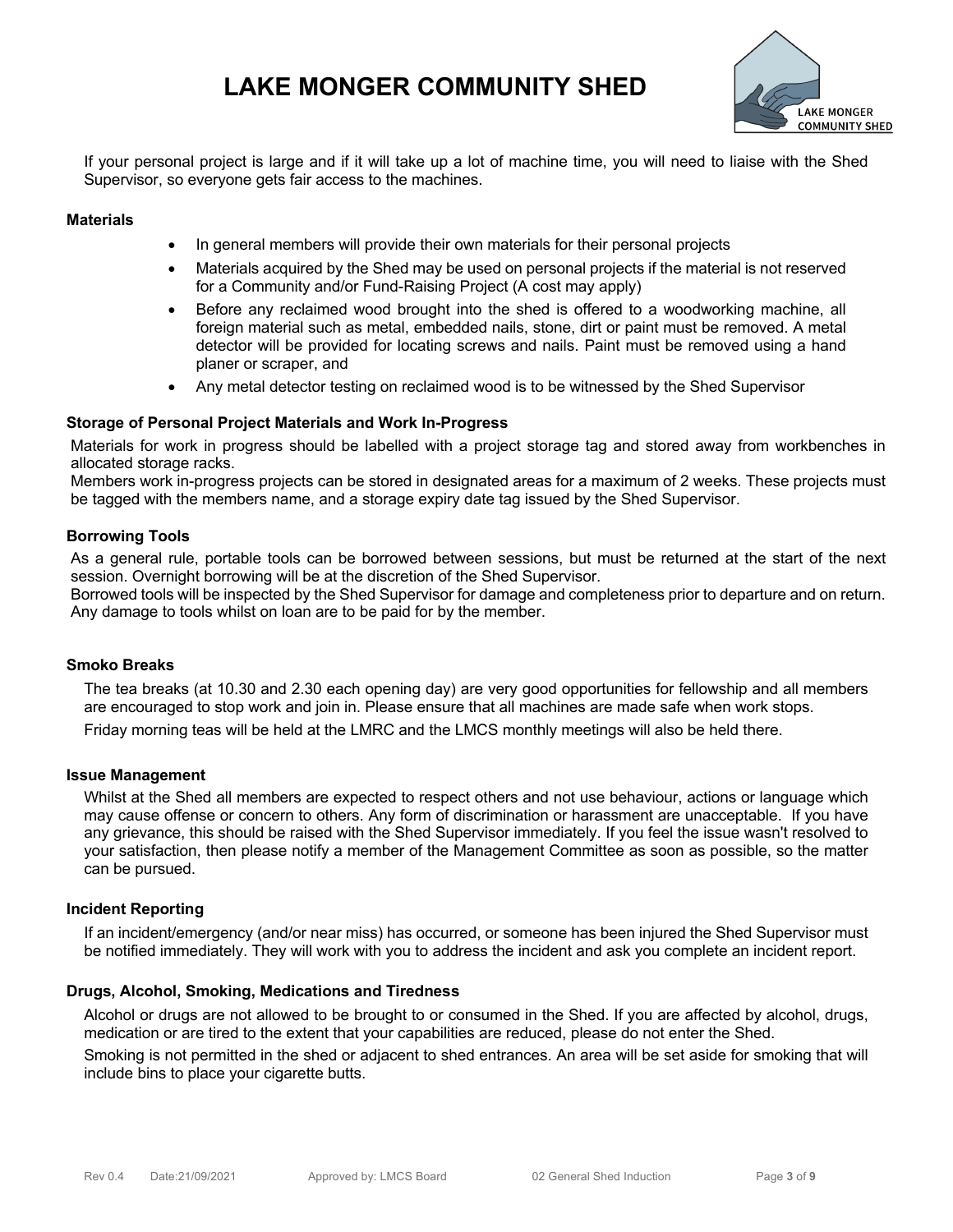

#### **EMERGENCIES**

The Shed Supervisor shall take control in an emergency. If the supervisor is unavailable, then any member should call emergency services in the normal way (000).

#### **Emergency Contact numbers:**

| • Life threatening or critical AMBULANCE | 000          |
|------------------------------------------|--------------|
| • Non-emergency AMBULANCE                | 13 12 33     |
| • Police                                 | 13 14 44     |
| • Crime Stoppers                         | 1800 333 000 |
| • Poisons Information Centre             | 13 11 26     |

#### **Medical:**

- The First aid box is located in the office as is the list of First aiders
- Please note any items removed from the first aid box, so it can be re-stocked
- Any injury, accident or near miss must be recorded on an incident report form

#### **Fire:**

- Assess if you can contain fire and take what action is safe to do so immediately
- Fire extinguishers are located at each doorway into the shed
- Notify other occupants of the shed and the Shed supervisor
- Trigger the Fire Alarm and shut down of all active machines
- Isolate power at the main Shed switchboard, if safe to do so
- The Shed Supervisor will Evacuate the Shed in-accordance with LMCS Evacuation procedure.

#### **Chemical Spills:**

- Isolate the area by forming a barrier around the spill
- Advise other occupants in the shed and the Shed supervisor
- Trigger the Alarm and shutdown of active machines
- Isolate power at the main Shed switchboard, if safe to do so
- The Shed Supervisor will Evacuate the Shed and take action in-accordance with LMCS Spill procedures.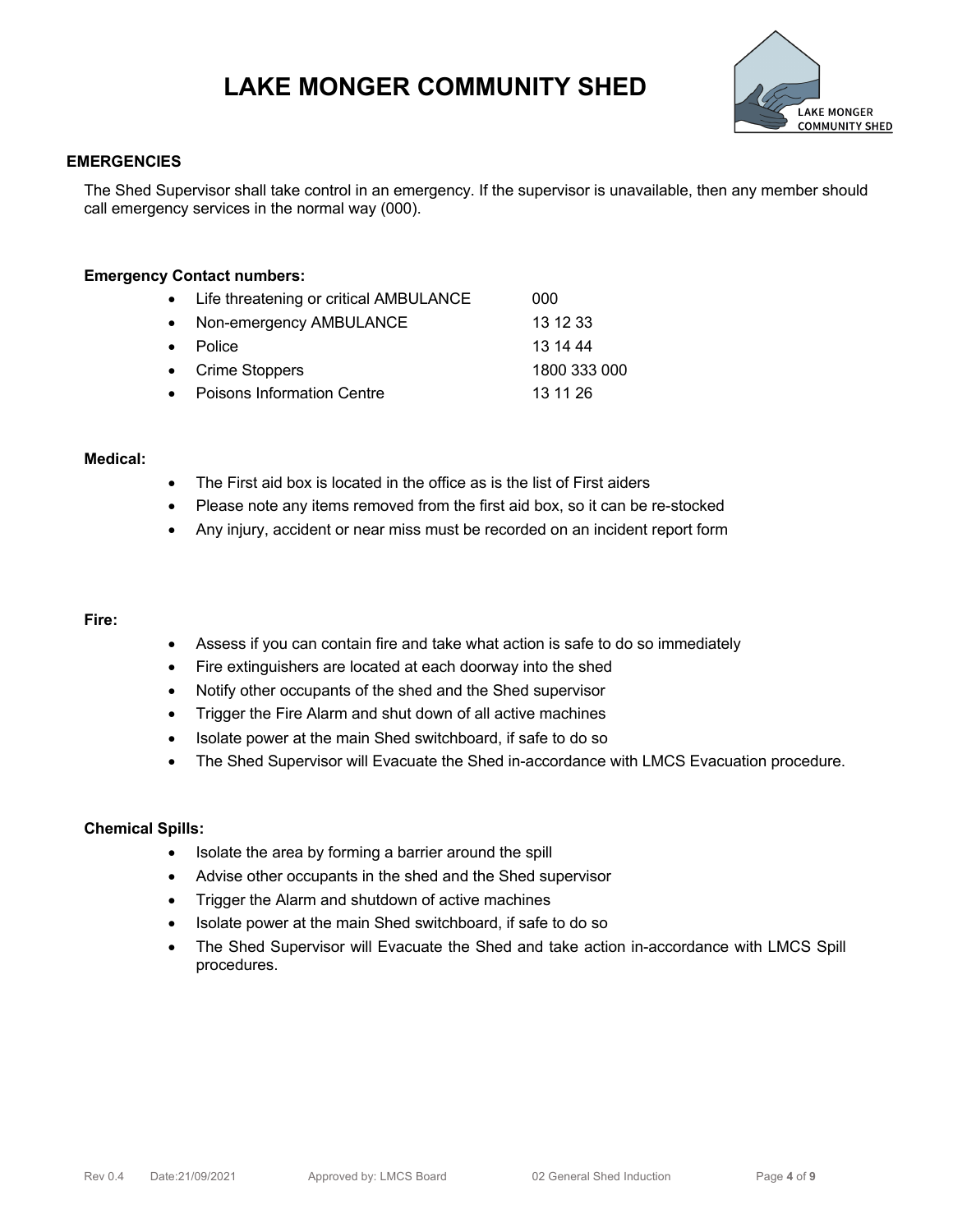

#### **COMMERCIAL**

#### **Insurance**

The Town of Cambridge (TOC) insures the building structure, The LMCS provide insurance covering public liability, burglary or damage to the shed equipment and materials, voluntary worker's personal accident, and association liability.

There is limited benefit to a member who is injured in the shed. It is assumed any medical cost associated with an injury will be covered under the members personal Medicare or your private health insurance. There is no cover for payment of any gap costs. The policy does provide specific lump sum payments for certain "permanent loss of function" injuries and accidental death.

The insurance policy requires that you **must** be a financial member of the Shed, and that the member's activities are in accordance with the applicable Shed Safety Rules, Safe Working Procedures and the respective machine and/or tool user's guide.

#### **Relationship with the Town of Cambridge (ToC)**

Cambridge Community Shed Inc. (operator of the Shed) leases the Shed from TOC. The Lease agreement requires that we:

- Cannot modify the structure of the building, add or remove fixtures etc. including making changes to electrical wiring without written approval from TOC
- Must maintain the internals of the building, and the equipment (fixtures) provided by TOC e.g., Hot water system, kitchen cabinets and W.C's etc
- Carry out planned maintenance activities as detailed in the lease agreement. The maintenance schedule will be posted on the Shed notice board.

### **SHED SAFETY INDUCTION**

#### **MEMBERS' SAFETY RESPONSIBILITIES**

#### **Safety Dress Code, when in the Shed:**

- Do not wear loose fitting clothes in the Shed
- Always wear closed style footwear
- Tie-up or cover long hair.

#### **Obey Warning signage, and respect safety barricades**

Some activities in the Shed such as welding and metal griding could be harmful to you. Safety shields and barricades will be erected to keep you at a safe distance. Please respect them.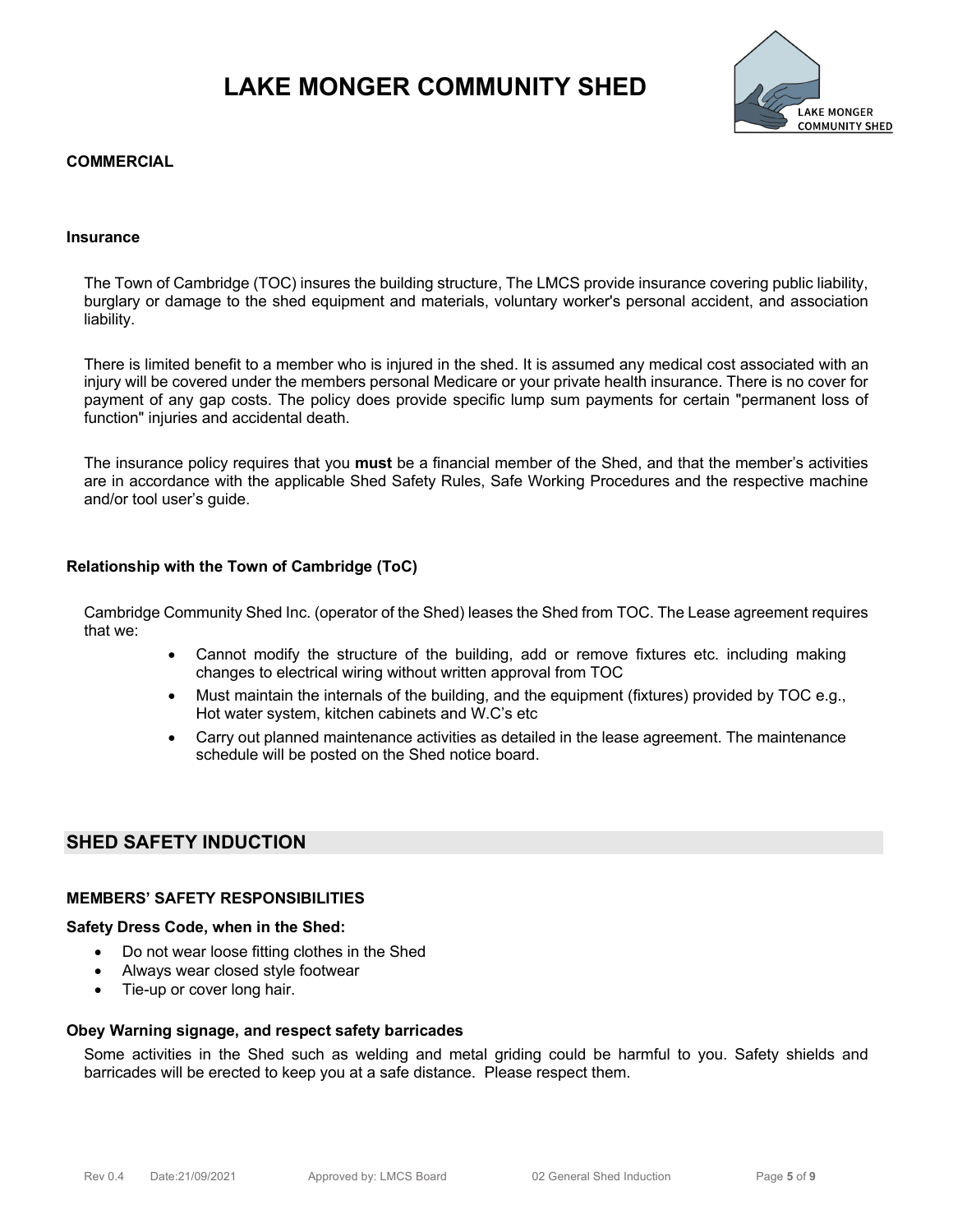

#### **Personal Protection Equipment (PPE)**

Members are expected to provide their own PPE (Australian Standard safety glasses: AS 1337.1 2010, ear protectors and face masks). If you have forgotten your PPE, ear plugs may be available at the office for a gold coin donation and other PPE may be available for purchase.

- Anyone entering and remaining within the shed work area **must** wear safety glasses
- Anyone working or close to noisy machinery **must** also use hearing protection
- If in a dusty environment wear an appropriate dust mask.

#### **Housekeeping**

Effective housekeeping can help control or eliminate hazards in the LMCS. Poor housekeeping practices frequently contribute to incidents. Members are required to do the following:

- clean up as they go, avoiding off-cuts, spills and shavings being left on the floor as trip hazards
- return tools and work to the designated storage areas
- leave the work area tidy, clean and free of tools and workpieces
- Clean up spills immediately
- Be aware LMCS is on a septic sewage system so be do not flush waste down the drain. If you are not sure ask
- Safety walkways must be always kept free, do not place anything to block walkways or obstruct fire extinguishers and equipment kill switches
- Please leave the kitchen and washrooms clean for the next user.

#### **Workshop Safety Rules**

- Only operate equipment for which you have been safety accredited
- Machines may only be operated if at least two Members are present in the workshop
- Do not operate machinery or even enter the Shed whilst under the influence of drugs, alcohol, medication or if you are tired
- Do not operate machines or undertake any operation without wearing the appropriate PPE
- **DO NOT** approach the operator of a machine from behind, wait until they have completed their work process before gaining their attention - unless it is an unsafe work process in which case gain their attention when safe to do so
- Before you operate a machine, step back and assess any potential danger, check the area is clear, think through the operation you are about to undertake to make sure it is safe
- Ensure that area around machinery is clear from debris or anything that you may trip over
- Ensure safety guards are correctly fitted to all machines prior to start up
- If the machine is connected to a dust exhaust, make sure the dust extractor is turned on and working properly before starting the machine
- The machine must be at full speed before commencing any work
- Always keep your fingers and any other body parts at least 50mm from any moving machinery blades or cutters etc
- If at any time the work-piece jams immediately turn machine OFF. Do NOT attempt to remove workpiece until machinery stops
- At completion of job turn machine OFF and wait for all moving parts to STOP before removing workpiece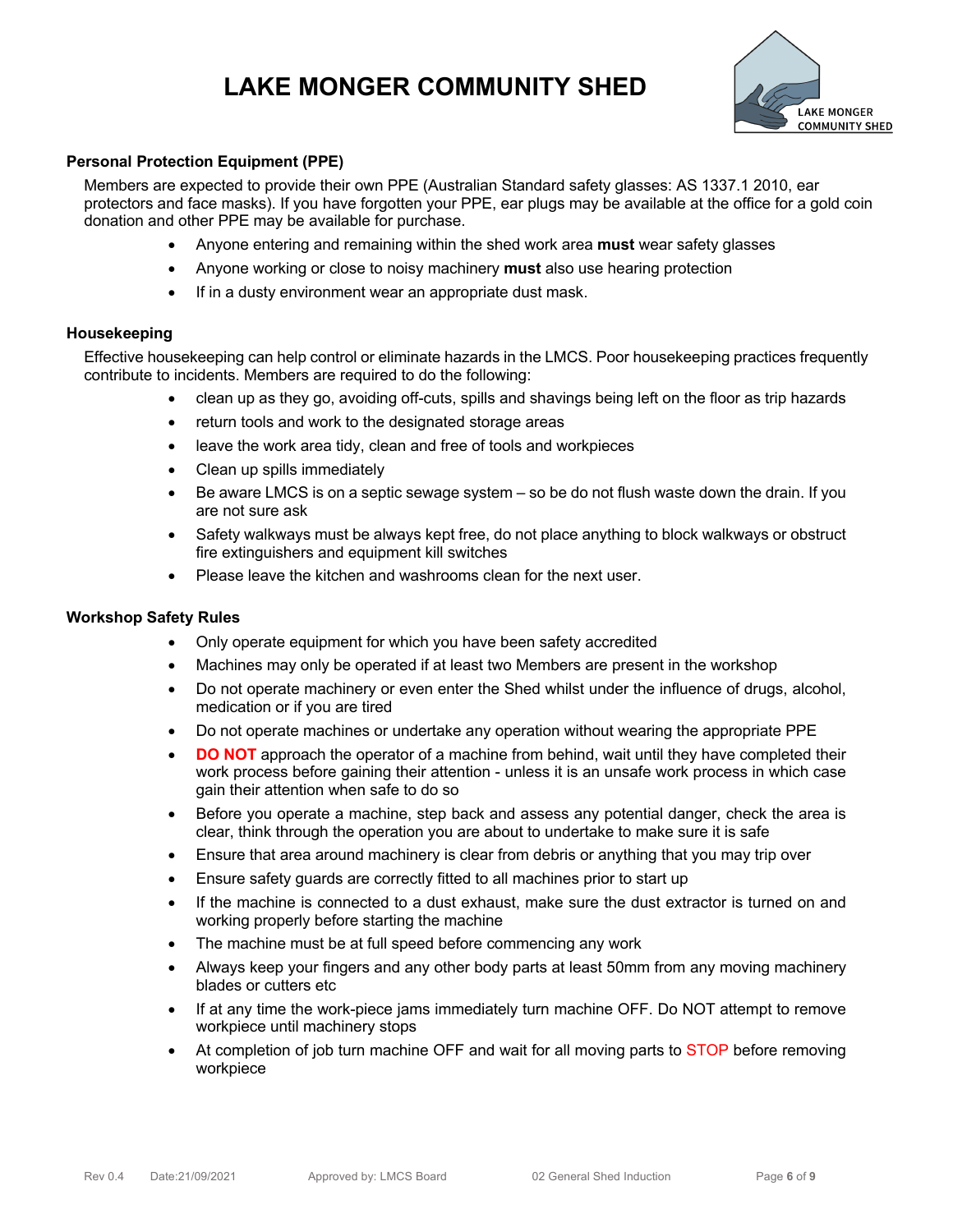

- ALWAYS turn machine OFF at the machine and NOT at the wall switch. This is in case another member turns the machine on whilst you are working around the machine and it could start up causing injury
- Always turn off power before unplugging an electrical cord
- Turn dust extractor **OFF** and check that the gate is closed after the job has been completed
- Paints, acids, glues and solvents are to be used with all due caution to ensure the safety of others
- Employ safe lifting practices. Seek help for heavy or awkward lifts
- Exercise care when working at heights above 1m, have a second person hold the base of any ladder
- Maintain a safe distance from an operator using equipment
- Treated timber may not brought into, worked on or disposed of at the shed
- CLEAN UP YOUR WORK AREA.

### **Safety Training for Specific Tools & Machines**

Before any equipment other than low risk hand tools (unpowered hand tools, hand electric drills, jig saws and hand sanders) may be operated by Shed Members, they must undertake safety and operation training and assessment on those machines or groups of machines.

To organise or book a training/accreditation session, please see the Shed Supervisor

Shed Safety accreditation will be divided broadly into:

- **RED:** Woodwork cutting (eg circular, table or band saws)
- **ORANGE:** Woodwork rotary (eg routers, drill presses, planer/thicknesser)
- **BROWN:** Wood-turning
- **BLACK:** Metalwork welding, cutting, grinding & turning
- **YELLOW:** Pottery (kilns etc)
- **BLUE:** Painting (spray equipment, solvents etc)
- **GREEN:** Completion of the General Induction and Shed Safety Induction

Appropriate PPE must be used by Shed members. Generally, these are to be supplied by each shed member, although specialised PPE (such as welding masks, aprons and gloves) will be provided by the Shed.

There may be a cost for welding training. This charge will help to cover the provision of metal test pieces, welding gas, welding wire and consumables.

Even though you have undertaken safety and basic instruction on specific tools or machine, you may still need help and advice from other members. If you are not confident, STOP and ask for help or advice from the Shed Supervisor or an accredited Shed Member.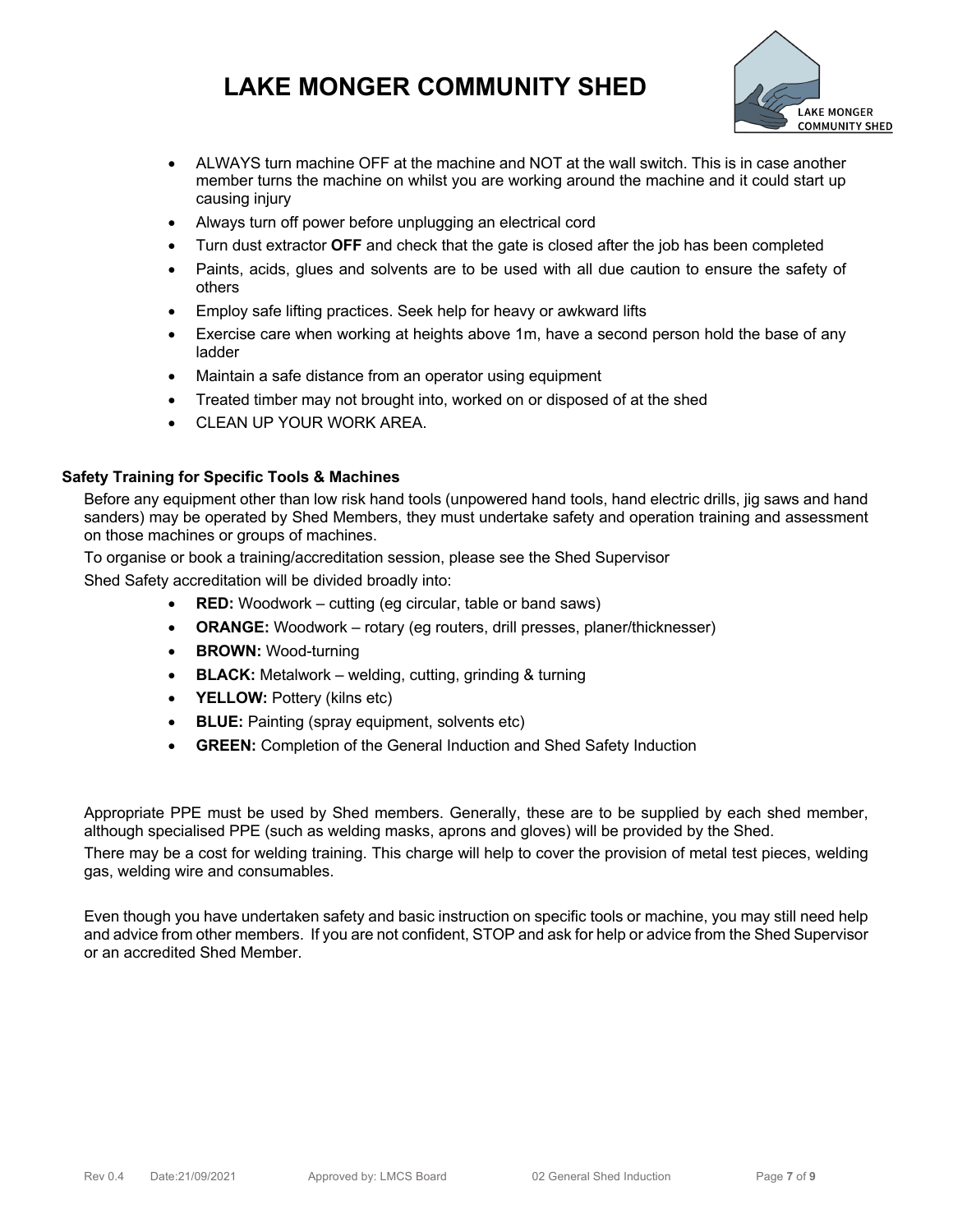

#### **Safe Work Procedures (SWP)**

- SWP's will be developed for all machinery and equipment to protect operators from potential hazards
- They will form the basis for the safety inductions and may be used as reference.

#### **Reporting of hazards and near misses**

- Immediate danger **STOP** report to Shed Supervisor- isolate the area/machine and **TAG OUT** to prevent further use
- Hazard/incident report form are to be completed for any hazards/incidents or any safety improvements identified
- Completed forms must be completed and signed by the Shed Supervisor who will pass on to the Safety Committee for action.

#### **STOP**

Any member who observes unsafe work practices must insist those involved to **STOP.** The members involved in the work must stop what they are doing. The Shed Supervisor will determine if the work can proceed or not and the process for dealing with the concern – ie reference to the Safety Committee.

#### **Safety Documentation**

All safety documentation will be kept in the Shed Office in the Safety Folder including:

- This general induction document, the Safety Management Plan and evacuation plan
- All safety procedures including the SWPs
- All Safety forms (eg Hazard reporting)
- All safety registers & reports (eg Chemical & dangerous goods register, incident & hazard closeout, audit reports, minutes of Safety Committee meetings).

#### **Shed Familiarisation**

Undertake a tour of the shed facilities to gain an understanding of the shed environment to locate:

- Emergency Exits, Fire Extinguishers, toilets, eye wash area
- Woodshop, metal-shop, other craft areas
- Where to find the disposable ear plugs and to place your gold coin donation
- Location of first aid kit and defibrillator
- Meet the Shed Supervisors, and
- Location of Safety documentation.
- Machine Emergency STOP buttons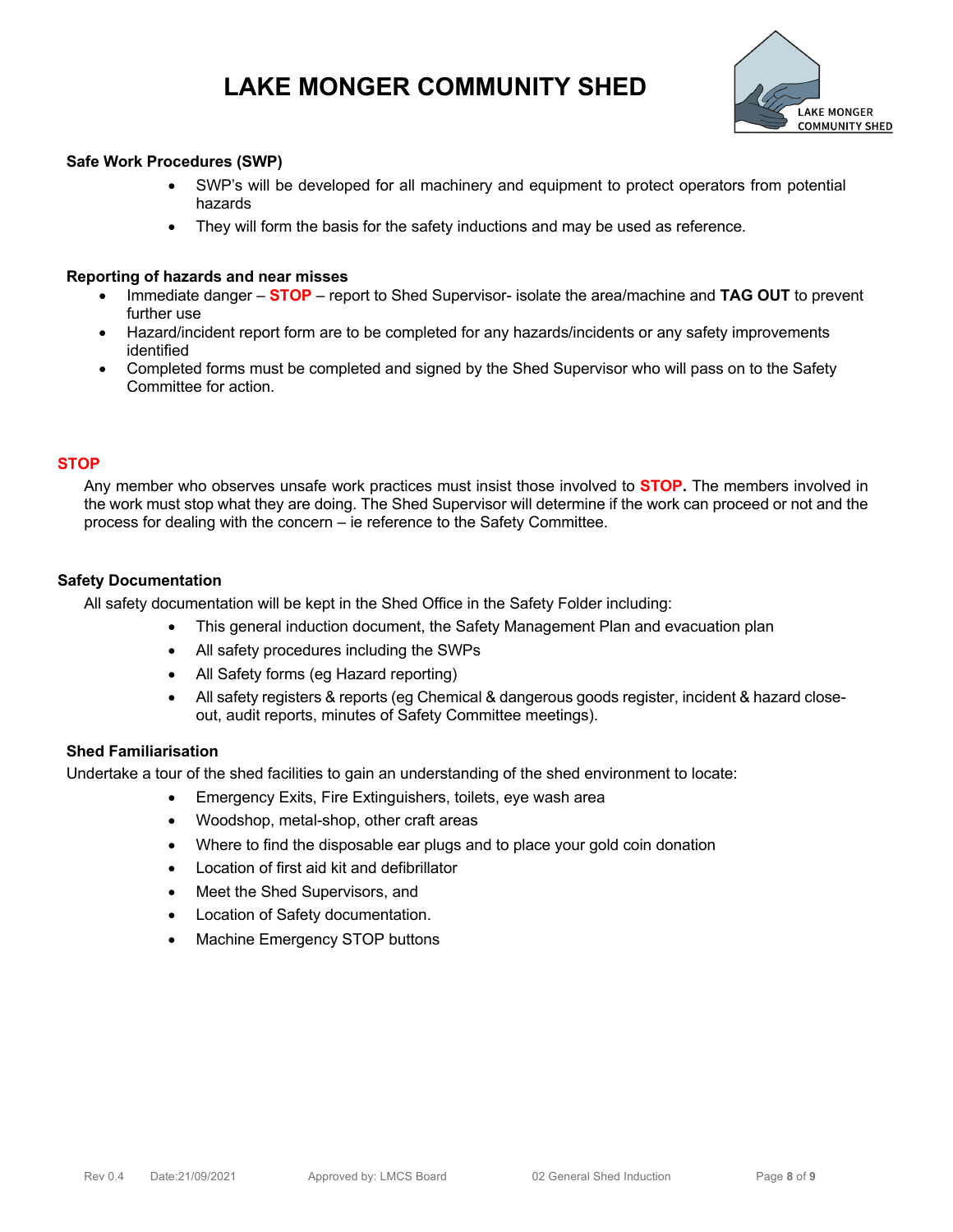

### **MEMBER ACKNOWLEDGEMENT**

### **MEMBERS TO COMPLETE THIS SECTION - PLEASE INITIAL EACH SECTION TO INDICATE YOUR UNDERSTANDING AND AGREEMENT.**

By becoming a member, you give permission to be contacted by LMCS by email, phone and text about Shed business and activities. This will be kept to a minimum.

Please ensure that you have disclosed any existing medical or mobility conditions for which assistance might be required. It is important that this information is kept up to date.

| <b>Statement</b>                                                                                                                                                                                                                             | Initialled as agreed |
|----------------------------------------------------------------------------------------------------------------------------------------------------------------------------------------------------------------------------------------------|----------------------|
| I confirm that I have been provided with the Lake Monger Community Shed (LMCS)<br>General Induction Booklet and each topic in the booklet has been explained to me.                                                                          |                      |
| I give permission for photos of me or my work to be used for LMCS publicity.                                                                                                                                                                 |                      |
| I understand that personal projects must be removed by me after 3 months if no<br>significant work has been carried out. In that case I give the shed permission to dispose<br>of the item (s) and any proceeds will be donated to the shed. |                      |
| I understand that I am required to wear suitable PPE including safety glasses (AS<br>1337.1-2010) in accordance with the LMCS safety rules and SWPs.                                                                                         |                      |
| I agree not to operate any equipment for which I have not yet been safety accredited.                                                                                                                                                        |                      |

#### **I agree to abide by the Shed rules and guidelines as outlined in the LMCS General Shed Induction:**

| <b>MEMBERS NAME:</b>                                |                                                  |        | BADGE #: |                 |        |  |  |  |
|-----------------------------------------------------|--------------------------------------------------|--------|----------|-----------------|--------|--|--|--|
|                                                     | SIGNATURE:                                       |        |          |                 | DATE:  |  |  |  |
|                                                     | Signature & Name of person conducting induction: |        |          |                 |        |  |  |  |
| <b>Member Details:</b>                              |                                                  |        |          |                 |        |  |  |  |
| <b>Financial Member:</b>                            |                                                  | YES/NO |          | Support worker: | YES/NO |  |  |  |
| Badge has been provided and induction record noted: |                                                  |        | YES/NO   |                 |        |  |  |  |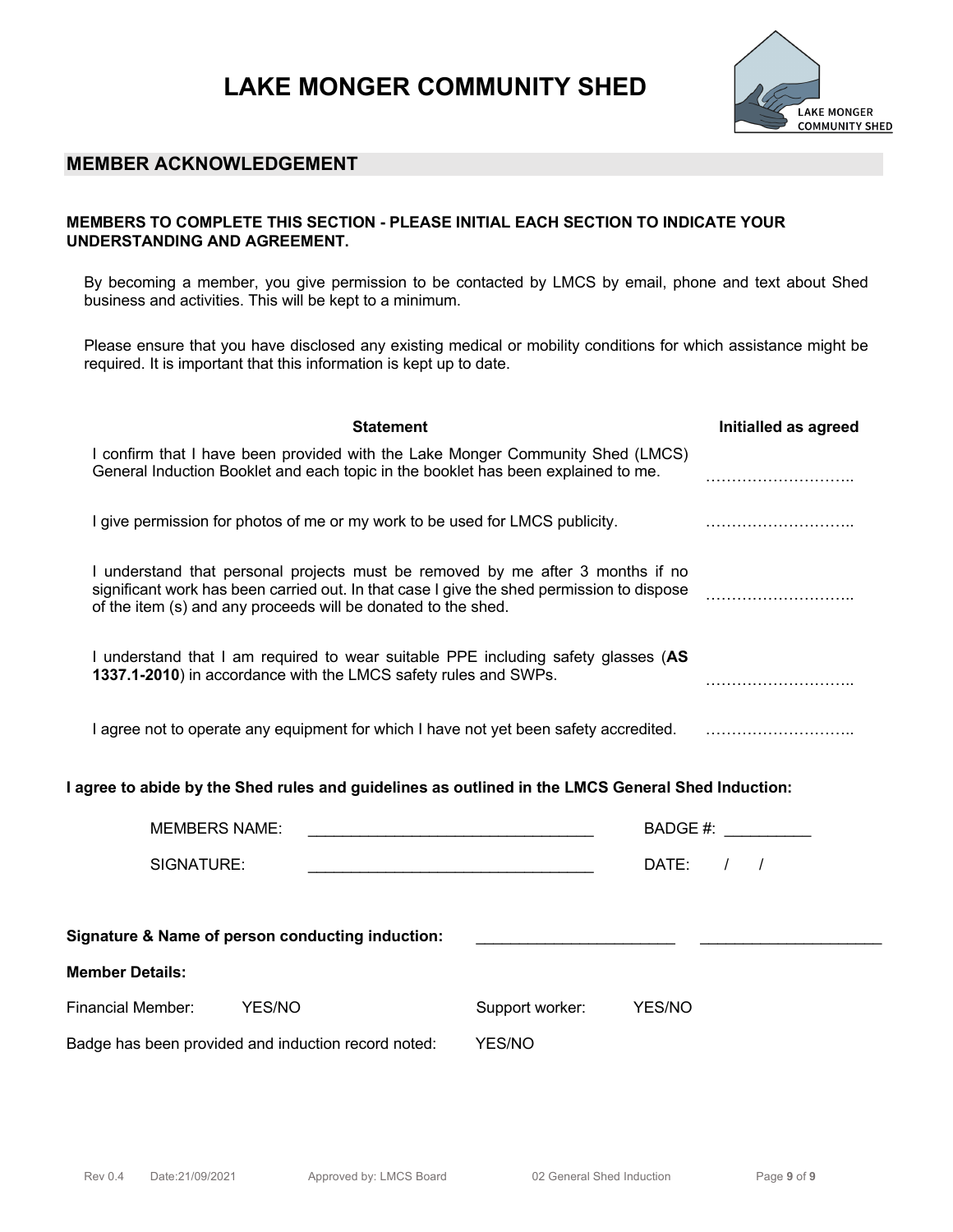

### **INCIDENT / INJURY / HAZARD REPORT** *(CIRCLE APPLICABLE)*

**Name of person completing this form:** .............................................................

### *Please complete this form and give it to the Shed Supervisor*

| When did the incident occur? (date & time)                           | Where did the incident occur? (eg kitchen, workshop,<br>machine room, metalwork area, outside shed)                            |
|----------------------------------------------------------------------|--------------------------------------------------------------------------------------------------------------------------------|
| Who was involved?                                                    | Describe injuries (if any)                                                                                                     |
| Describe What Happened or hazard<br>identified                       | List any other witnesses                                                                                                       |
| Describe first aid or action taken after the<br>incident and by whom | How was the incident closed? (Eg patient to ambulance,<br>taken home etc, machine tagged-out, barriers erected)                |
| Form received by Session supervisor name,<br>date & time)            | Name, date & time - Organisations notified by supervisor<br>(eg LMCS Safety Group, LMCS Committee, WorkSafe,<br>Police, other) |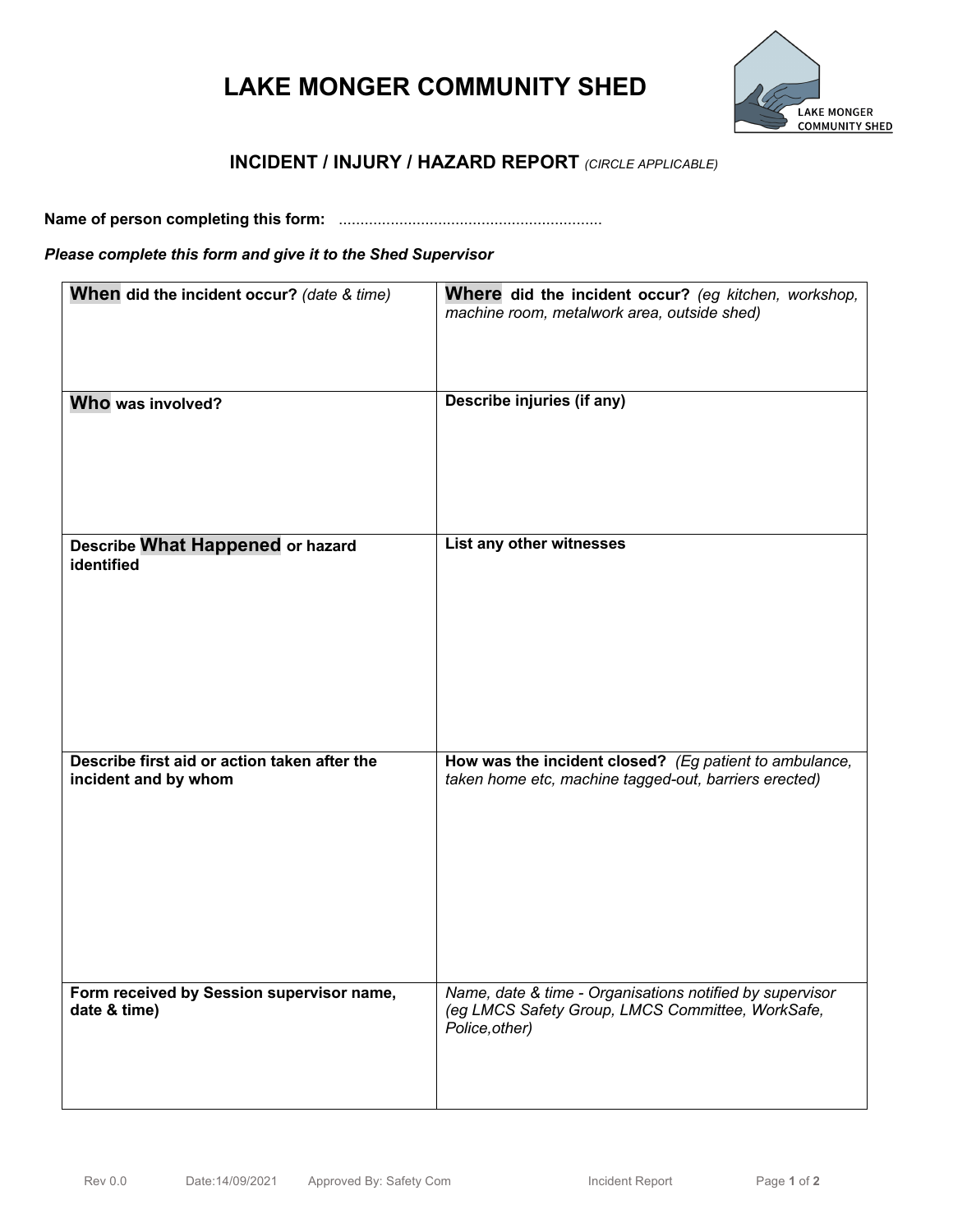

## **INCIDENT INVESTIGATION & FOLLOW UP (SAFETY COMMITTEE)**

**Who is investigating this incident?**

**Root Cause of incident or Hazard - Why did this happen?:**

**Proposed preventative Action:**

**Follow-up required? Safety Issue closed out by:**  (name, authority and signature)